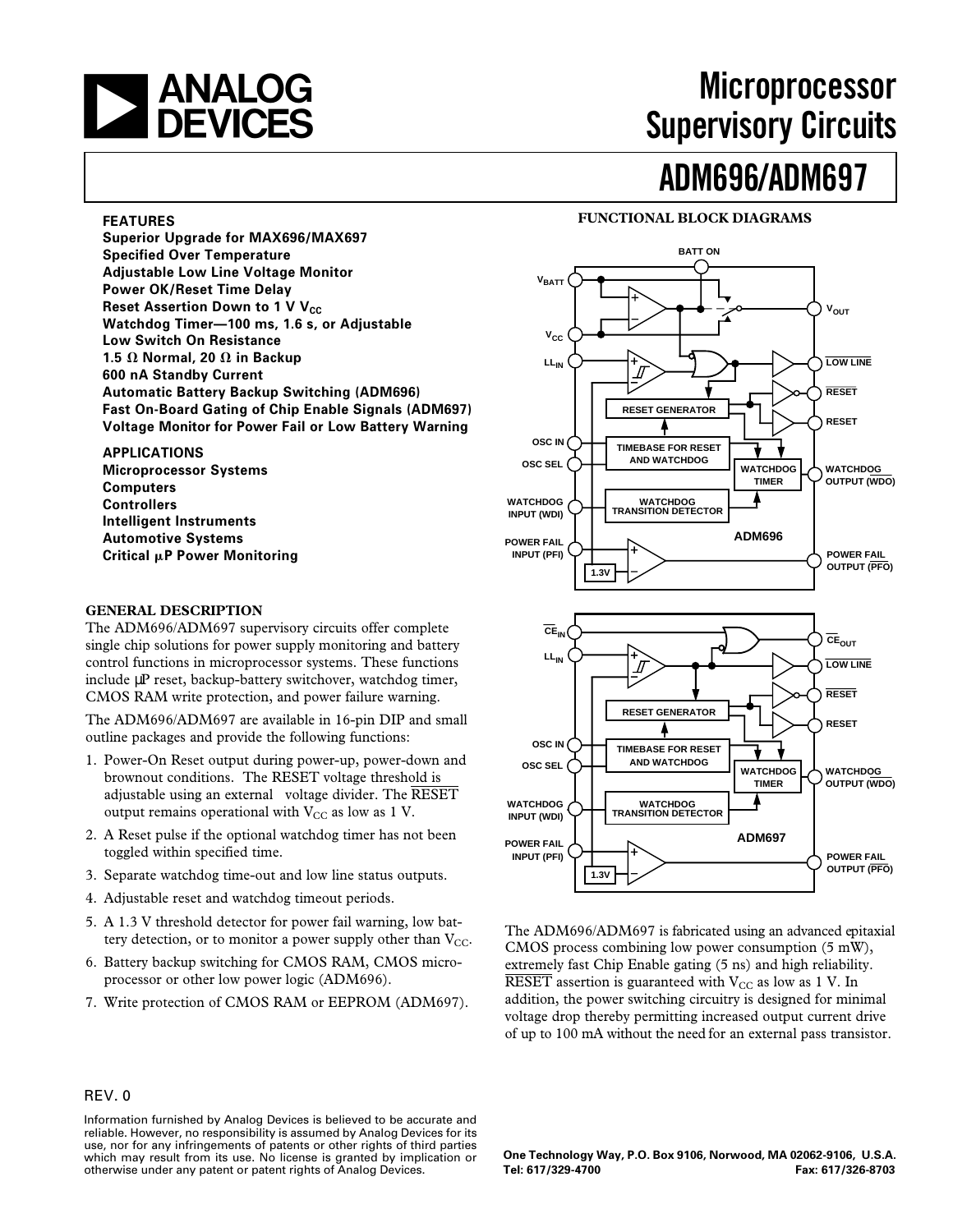# **ADM696/ADM697–SPECIFICATIONS**

(V<sub>CC</sub> = Full Operating Range, V<sub>BATT</sub> = +2.8 V, T<sub>A</sub> = T<sub>MIN</sub> to T<sub>MAX</sub> **unless otherwise noted.)**

| Parameter                                                      | Min                               | Typ                                      | Max            | Units        | <b>Test Conditions/Comments</b>                                                                |
|----------------------------------------------------------------|-----------------------------------|------------------------------------------|----------------|--------------|------------------------------------------------------------------------------------------------|
| V <sub>CC</sub> Operating Voltage Range                        | 3.0                               |                                          | 5.5            | V            |                                                                                                |
| VBATT Operating Voltage Range                                  | 2.0                               |                                          | $V_{CC}$ – 0 3 | V            |                                                                                                |
|                                                                |                                   |                                          |                |              |                                                                                                |
| BATTERY BACKUP SWITCHING (ADM696)                              |                                   |                                          |                |              |                                                                                                |
| VOUT Output Voltage                                            | $V_{CC}$ – 0.05<br>$V_{CC}$ – 0.5 | $V_{CC}$ – 0.025                         |                | V<br>V       | $I_{\text{OUT}} = 1$ mA<br>$I_{OUT} \leq 100$ mA                                               |
| V <sub>OUT</sub> in Battery Backup Mode                        | $\rm V_{BATT} - 0.05$             | $V_{\rm CC}$ – 0.25<br>$V_{BATT} - 0.02$ |                | V            | $I_{\text{OUT}}$ = 250 µA, $V_{\text{CC}}$ < $V_{\text{BATT}}$ – 0.2 V                         |
| Supply Current (Excludes $I_{\text{OUT}}$ )                    |                                   | $\mathbf{1}$                             | 1.95           | mA           | $I_{\text{OUT}}$ = 100 mA                                                                      |
| Supply Current in Battery Backup Mode                          |                                   | 0.6                                      | $\mathbf{1}$   | μA           | $V_{\text{CC}} = 0 V, V_{\text{BATT}} = 2.8 V$                                                 |
| <b>Battery Standby Current</b>                                 |                                   |                                          |                |              | $5.5 V > V_{CC} > V_{BATT} + 0.2 V$                                                            |
| $(+ = Discharge, - = Charge)$                                  | $-0.1$                            |                                          | $+0.02$        | μA           | $T_A$ = +25°C                                                                                  |
|                                                                | $-1$                              |                                          | $+0.02$        | μA           |                                                                                                |
| <b>Battery Switchover Threshold</b>                            |                                   | 70                                       |                | mV           | Power-Up                                                                                       |
| $V_{CC} - V_{BATT}$                                            |                                   | 50                                       |                | mV           | Power-Down                                                                                     |
| <b>Battery Switchover Hysteresis</b>                           |                                   | 20                                       |                | mV           |                                                                                                |
| BATT ON Output Voltage<br>BATT ON Output Short Circuit Current |                                   | 7                                        | 0.4            | V            | $I_{\text{SINK}}$ = 1.6 mA<br>BATT ON = $V_{\text{OUT}}$ = 2.4 V Sink Current                  |
|                                                                | 0.5                               | $\mathbf{1}$                             | 25             | mA<br>μA     | BATT ON = $V_{OUT}$ , $V_{CC}$ = 0 V, Source Current                                           |
|                                                                |                                   |                                          |                |              |                                                                                                |
| RESET AND WATCHDOG TIMER                                       |                                   |                                          |                |              |                                                                                                |
| Low Line Threshold $(LL_N)$                                    | 1.25                              | 1.3                                      | 1.35           | V            | $V_{CC}$ = +5 V, +3 V                                                                          |
| <b>Reset Timeout Delay</b>                                     | 35                                | 50                                       | 70             | ms           | OSC SEL = HIGH, $V_{CC}$ = 5 V, $T_A$ = +25°C                                                  |
| Watchdog Timeout Period, Internal Oscillator                   | 1.0                               | 1.6                                      | 2.25           | $\mathbf S$  | Long Period, $V_{CC} = 5 V$ , $T_A = +25°C$                                                    |
|                                                                | 70                                | 100                                      | 140            | ms           | Short Period, $V_{CC} = 5 V$ , $T_A = +25°C$                                                   |
| Watchdog Timeout Period, External Clock                        | 4032                              |                                          | 4097           | Cycles       | Long Period                                                                                    |
| Minimum WDI Input Pulse Width                                  | 960<br>50                         |                                          | 1025           | Cycles<br>ns | Short Period<br>$V_{IL}$ = 0.4, $V_{IH}$ = 3.5 V, $V_{CC}$ = 5 V                               |
| RESET Output Voltage @ $V_{CC}$ = +1 V                         |                                   | 4                                        | 200            | mV           | $I_{\text{SINK}} = 10 \mu A, V_{\text{CC}} = 1 V$                                              |
| RESET, RESET Output Voltage                                    |                                   |                                          | 0.4            | V            | $I_{\text{SINK}}$ = 400 µA, $V_{\text{CC}}$ = 2 V, $V_{\text{BATT}}$ = 0 V                     |
|                                                                |                                   |                                          | 0.4            | V            | $I_{\text{SINK}}$ = 1.6 mA, 3 V < V <sub>CC</sub> < 5.5 V                                      |
|                                                                | 3.5                               |                                          |                | V            | $I_{\text{SOURCE}}$ = 1 µA, $V_{\text{CC}}$ = 5 V                                              |
| LOW LINE, WDO Output Voltage                                   |                                   |                                          | 0.4            | $\rm{V}$     | $I_{\text{SINK}} = 1.6 \text{ mA}$ ,                                                           |
|                                                                | 3.5                               |                                          |                | V            | $I_{\text{SOLRCE}} = 1 \mu A$ , $V_{\text{CC}} = 5 V$                                          |
| Output Short Circuit Source Current                            | $\mathbf{1}$                      | 3                                        | 25             | μA           |                                                                                                |
| WDI Input Threshold                                            |                                   |                                          |                |              | $V_{CC} = 5 V^1$                                                                               |
| Logic Low                                                      |                                   |                                          | 0.8            | V            |                                                                                                |
| Logic High                                                     | 3.5                               |                                          |                | V            |                                                                                                |
| WDI Input Current                                              | $-50$                             | 20<br>$-15$                              | 50             | μA<br>μA     | $WD1 = VOUT, (VCC) TA = +25°C$<br>$WD1 = 0 V, T_A = +25°C$                                     |
|                                                                |                                   |                                          |                |              |                                                                                                |
| POWER FAIL DETECTOR                                            |                                   |                                          |                |              |                                                                                                |
| PFI Input Threshold                                            | 1.2                               | 1.3                                      | 1.4            | V            | $V_{CC}$ = +3 V, +5 V                                                                          |
| PFI-LLIN Threshold Difference                                  | $-50$                             | ±15                                      | $+50$          | mV           | $V_{CC}$ = +3 V, +5 V                                                                          |
| PFI Input Current                                              | $-25$                             | ±0.01                                    | $+25$          | nA           |                                                                                                |
| $LL_{IN}$ Input Current                                        | $-50$                             | ±0.01                                    | $+50$          | nA           |                                                                                                |
| PFO Output Voltage                                             |                                   |                                          | 0.4            | V<br>V       | $\rm I_{SINK} = 1.6 \;mA$                                                                      |
| PFO Short Circuit Source Current                               | 3.5<br>$\mathbf{1}$               | 3                                        | 25             | μA           | $I_{\text{SOLRCE}}$ = 1 µA, $V_{\text{CC}}$ = 5 V<br>$PFI = Low, \overline{PFO} = 0 \text{ V}$ |
|                                                                |                                   |                                          |                |              |                                                                                                |
| CHIP ENABLE GATING (ADM697)                                    |                                   |                                          |                |              |                                                                                                |
| $CE_{IN}$ Threshold                                            |                                   |                                          | $0.8\,$        | V            | $V_{IL}$                                                                                       |
|                                                                | 3.0                               |                                          |                | V            | $V_{IH}$ , $V_{CC}$ = 5 V                                                                      |
| $\overline{\text{CE}}_{\text{IN}}$ Pullup Current              |                                   | 3                                        |                | $\mu A$      |                                                                                                |
| $\overline{\text{CE}}_{\text{OUT}}$ Output Voltage             |                                   |                                          | 0.4            | V<br>V       | $I_{\text{SINK}} = 1.6 \text{ mA}$                                                             |
| <b>CE Propagation Delay</b>                                    | $V_{CC}$ – 0.5                    | 5                                        | 25             |              | $I_{\text{SOLRCE}} = 800 \mu A$                                                                |
|                                                                |                                   |                                          |                | $\,ns\,$     |                                                                                                |
| <b>OSCILLATOR</b>                                              |                                   |                                          |                |              |                                                                                                |
| <b>OSC IN Input Current</b>                                    |                                   | ±2                                       |                | μA           |                                                                                                |
| OSC SEL Input Pullup Current                                   |                                   | 5                                        |                | μA           |                                                                                                |
| OSC IN Frequency Range                                         | $\boldsymbol{0}$                  |                                          | 250            | kHz          | $OSC SEL = 0 V$                                                                                |
| OSC IN Frequency with Ext. Capacitor                           |                                   | $\boldsymbol{4}$                         |                | kHz          | OSC SEL = $0$ V, $C_{\text{osc}} = 47$ pF                                                      |

#### NOTE

<sup>1</sup>WDI is a three-level input which is internally biased to 38% of V<sub>CC</sub> and has an input impedance of approximately 125 kΩ.

Specifications subject to change without notice.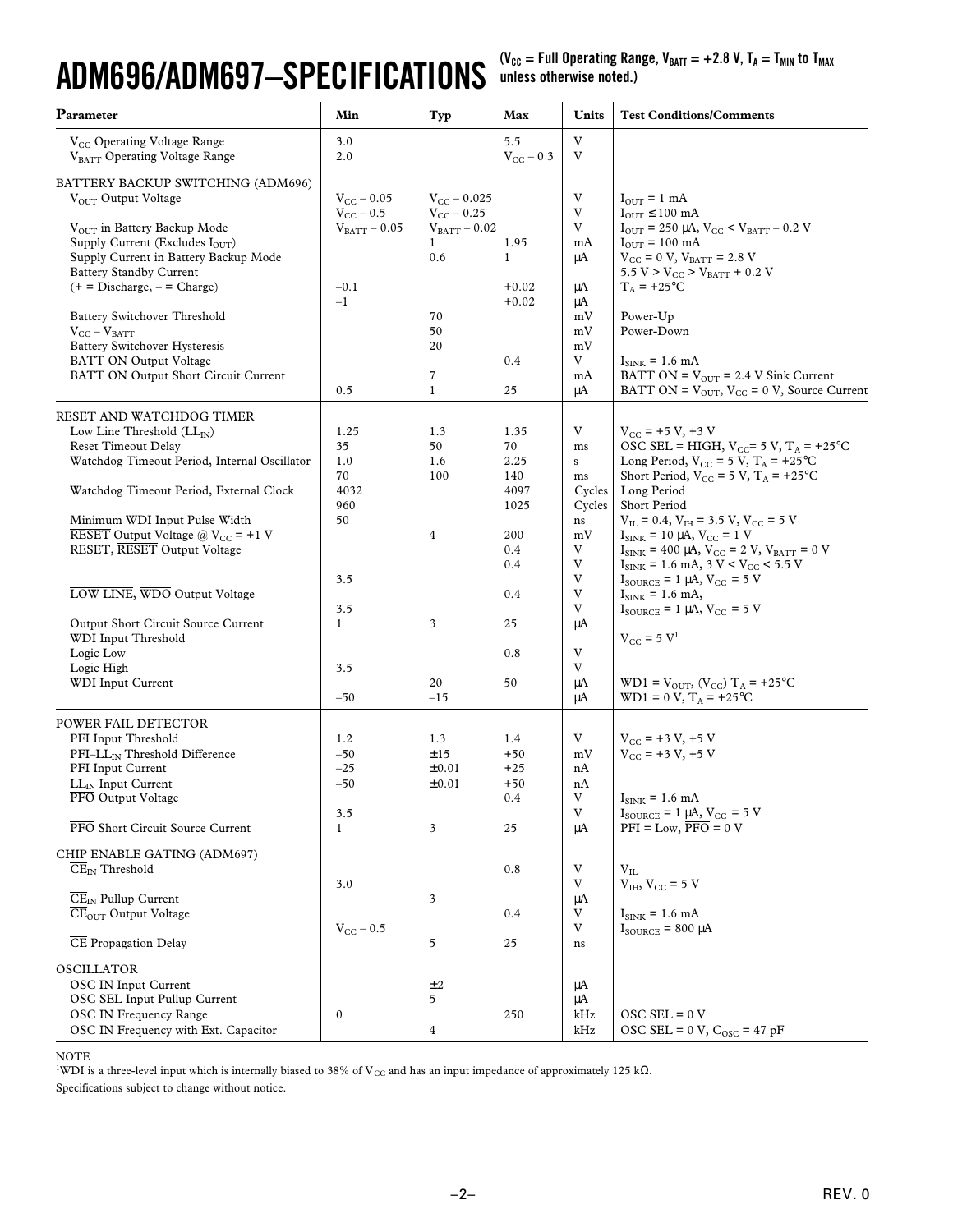#### **ABSOLUTE MAXIMUM RATINGS\***

| <b>Operating Temperature Range</b>                                                                                                                     |
|--------------------------------------------------------------------------------------------------------------------------------------------------------|
| Industrial (A Version) $\ldots \ldots \ldots \ldots \ldots -40^{\circ}C$ to +85°C                                                                      |
| Extended (S Version) $\ldots \ldots \ldots \ldots \ldots -55$ °C to +125°C                                                                             |
| Lead Temperature (Soldering, 10 sec)  +300°C                                                                                                           |
| Vapor Phase (60 sec) $\dots \dots \dots \dots \dots \dots \dots \dots +215$ °C                                                                         |
|                                                                                                                                                        |
| Storage Temperature Range $\dots \dots \dots \dots -65$ °C to +150°C                                                                                   |
| *Stresses above those listed under "Absolute Maximum Ratings" may cause<br>permanent damage to the device. This is a stress rating only and functional |

operation of the device at these or any other conditions above those listed in the operational sections of this specification is not implied. Exposure to absolute maximum ratings for extended periods of time may affect device reliability.

#### **CAUTION**

ESD (electrostatic discharge) sensitive device. Electrostatic charges as high as 4000 V readily accumulate on the human body and test equipment and can discharge without detection. Although the ADM696/ADM697 features proprietary ESD protection circuitry, permanent damage may occur on devices subjected to high energy electrostatic discharges. Therefore, proper ESD precautions are recommended to avoid performance degradation or loss of functionality.



#### **ORDERING GUIDE**

| Model    | <b>Temperature Range</b>            | <b>Package Option</b> |
|----------|-------------------------------------|-----------------------|
| ADM696AN | $-40^{\circ}$ C to $+85^{\circ}$ C  | $N-16$                |
| ADM696AR | $-40^{\circ}$ C to $+85^{\circ}$ C  | $R-16$                |
| ADM696AO | $-40^{\circ}$ C to $+85^{\circ}$ C  | $O-16$                |
| ADM696SQ | $-55^{\circ}$ C to $+125^{\circ}$ C | $Q-16$                |
| ADM697AN | $-40^{\circ}$ C to $+85^{\circ}$ C  | $N-16$                |
| ADM697AR | $-40^{\circ}$ C to $+85^{\circ}$ C  | $R-16$                |
| ADM697AQ | $-40^{\circ}$ C to $+85^{\circ}$ C  | $Q-16$                |
| ADM697SQ | $-55^{\circ}$ C to $+125^{\circ}$ C | $Q-16$                |

#### **PIN CONFIGURATIONS**



**11 WDI10 PFO 9 PFI**

**6 7 8**

**OSC IN OSC SEL**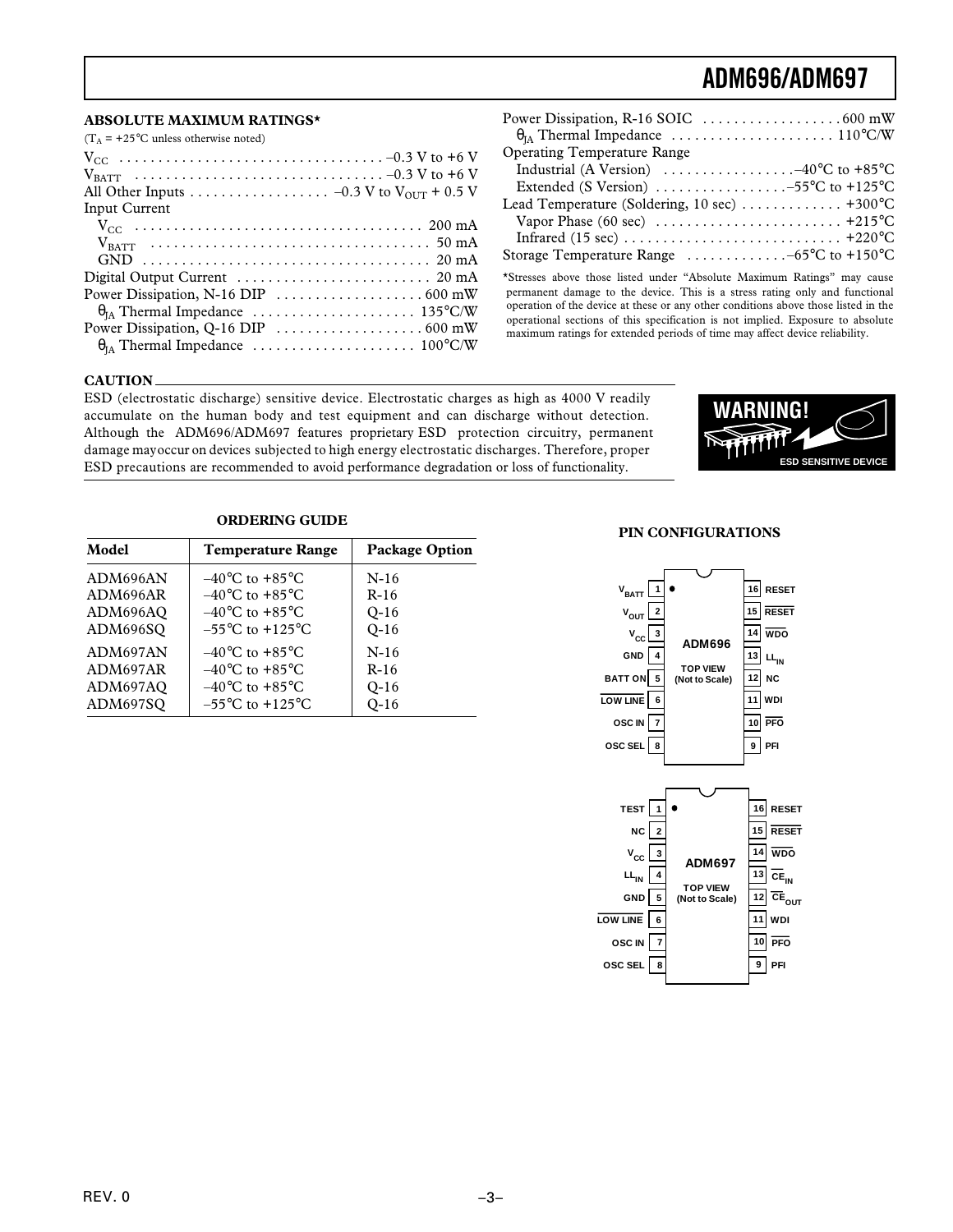### **PIN FUNCTION DESCRIPTION**

| Mnemonic                           | <b>ADM696</b> | Pin No.<br><b>ADM697</b> | Function                                                                                                                                                                                                                                                                                                                       |
|------------------------------------|---------------|--------------------------|--------------------------------------------------------------------------------------------------------------------------------------------------------------------------------------------------------------------------------------------------------------------------------------------------------------------------------|
|                                    |               |                          |                                                                                                                                                                                                                                                                                                                                |
| $V_{CC}$                           | 3<br>1        | $\mathfrak{Z}$           | Power Supply Input $+3$ V to $+5$ V.<br>Backup Battery Input. Connect to Ground if a backup battery is not used.                                                                                                                                                                                                               |
| $V_{BATT}$                         | 2             |                          | Output Voltage, $V_{CC}$ or $V_{BATT}$ is internally switched to $V_{OUT}$ depending on which is at the                                                                                                                                                                                                                        |
| $V_{OUT}$                          |               |                          | highest potential. $V_{\text{OUT}}$ can supply up to 100 mA to power CMOS RAM. Connect $V_{\text{OUT}}$ to<br>$V_{\text{CC}}$ if $V_{\text{OUT}}$ and $V_{\text{BATT}}$ are not used.                                                                                                                                          |
| <b>GND</b>                         | 4             | 5                        | 0 V. Ground reference for all signals.                                                                                                                                                                                                                                                                                         |
| <b>RESET</b>                       | 15            | 15                       | Logic Output. RESET goes low whenever $LL_{IN}$ falls below 1.3 V or when $V_{CC}$ falls below                                                                                                                                                                                                                                 |
|                                    |               |                          | the V <sub>BATT</sub> input voltage. RESET remains low for 50 ms after LL <sub>IN</sub> goes above 1.3 V,<br>RESET also goes low for 50 ms if the watchdog timer is enabled but not serviced within its<br>timeout period. The RESET pulse width can be adjusted as shown in Table I.                                          |
| WDI                                | 11            | 11                       | Watchdog Input, WDI is a three level input. If WDI remains either high or low for longer<br>than the watchdog timeout period, RESET pulses low and WDO goes low. The timer resets<br>with each transition at the WDI input. The watchdog timer is disabled when WDI is left<br>floating or is driven to midsupply.             |
| PFI                                | 9             | 9                        | Power Fail Input. PFI is the noninverting input to the Power Fail Comparator when PFI is                                                                                                                                                                                                                                       |
|                                    |               |                          | less than 1.3 V, PFO goes low. Connect PFI to GND or $V_{\text{OUT}}$ when not used. See Figure 1.                                                                                                                                                                                                                             |
| $\overline{\text{PFO}}$            | 10            | 10                       | Power Fail Output. PFO is the output of the Power Fail Comparator. It goes low when PFI                                                                                                                                                                                                                                        |
|                                    |               |                          | is less than 1.3 V. The comparator is turned off and $\overline{PFO}$ goes low when $V_{CC}$ is below                                                                                                                                                                                                                          |
|                                    |               |                          | $V_{BATT}$ .                                                                                                                                                                                                                                                                                                                   |
| $\overline{\text{CE}}_{\text{IN}}$ |               | 13                       | Logic Input. The input to the CE gating circuit. Connect to GND or $V_{\text{OUT}}$ if not used.                                                                                                                                                                                                                               |
| $CE_{OUT}$                         |               | 12                       | Logic Output. $\overline{\text{CE}}_{\text{OUT}}$ is a gated version of the $\overline{\text{CE}}_{\text{IN}}$ signal. $\overline{\text{CE}}_{\text{OUT}}$ tracks $\overline{\text{CE}}_{\text{IN}}$ when $\text{LL}_{\text{IN}}$<br>is above 1.3 V. If $LL_{IN}$ is below 1.3 V, $\overline{\text{CE}}_{OUT}$ is forced high. |
| <b>BATT ON</b>                     | 5             |                          | Logic Output. BATT ON goes high when $V_{OUT}$ is internally switched to the $V_{BAT}$ input.<br>It goes low when $V_{\text{OUT}}$ is internally switched to $V_{\text{CC}}$ . The output typically sinks 7 mA and<br>can directly drive the base of an external PNP transistor to increase the output current above           |
|                                    |               |                          | the 100 mA rating of $V_{\text{OUT}}$ .                                                                                                                                                                                                                                                                                        |
| LOW LINE                           | 6             | 6                        | Logic Output. LOW LINE goes low when LL <sub>IN</sub> falls below 1.3 V. It returns high as soon as<br>$LL_{IN}$ rises above 1.3 V.                                                                                                                                                                                            |
| <b>RESET</b>                       | 16            | 16                       | Logic Output. RESET is an active high output. It is the inverse of RESET.                                                                                                                                                                                                                                                      |
| OSC SEL                            | 8             | 8                        | Logic Oscillator Select Input. When OSC SEL is unconnected or driven high, the internal<br>oscillator sets the reset time delay and watchdog time-out period. When OSC SEL is low,<br>the external oscillator input, OSC IN, is enabled. OSC SEL has a 3 µA internal pullup. See                                               |
|                                    | 7             | 7                        | Table I and Figure 4.                                                                                                                                                                                                                                                                                                          |
| <b>OSCIN</b>                       |               |                          | Logic Oscillator Input. When OSC SEL is low, OSC IN can be driven by an external clock<br>to adjust both the reset delay and the watchdog time-out period. The timing can also be                                                                                                                                              |
|                                    |               |                          | adjusted by connecting an external capacitor to this pin. See Table I and Figure 4. When                                                                                                                                                                                                                                       |
|                                    |               |                          |                                                                                                                                                                                                                                                                                                                                |
| WDO                                | 14            | 14                       | OSC SEL is high or floating, OSC IN selects between fast and slow watchdog time-out periods.<br>Logic Output. The Watchdog Output, WDO, goes low if WDI remains either high or low                                                                                                                                             |
|                                    |               |                          | for longer than the watchdog time-out period. $\overline{WDO}$ is set high by the next transition at                                                                                                                                                                                                                           |
|                                    |               |                          | WDI. If WDI is unconnected or at midsupply, WDO remains high. WDO also goes high<br>when LOW LINE goes low.                                                                                                                                                                                                                    |
| NC.                                | 12            | 2                        | No Connect. It should be left open.                                                                                                                                                                                                                                                                                            |
| $LL_{IN}$                          | 13            | 4                        | Voltage Sensing Input. The voltage on the low line input, $LI_{IN}$ , is compared with a 1.3 V                                                                                                                                                                                                                                 |
|                                    |               |                          | reference voltage. This input is normally used to monitor the power supply voltage. The                                                                                                                                                                                                                                        |
|                                    |               |                          | output of the comparator generates a LOW LINE output signal. It also generates a<br>RESET/RESET output.                                                                                                                                                                                                                        |
| <b>TEST</b>                        |               | $\mathbf{1}$             | This is a special test pin using during device manufacture. It should be connected to GND.                                                                                                                                                                                                                                     |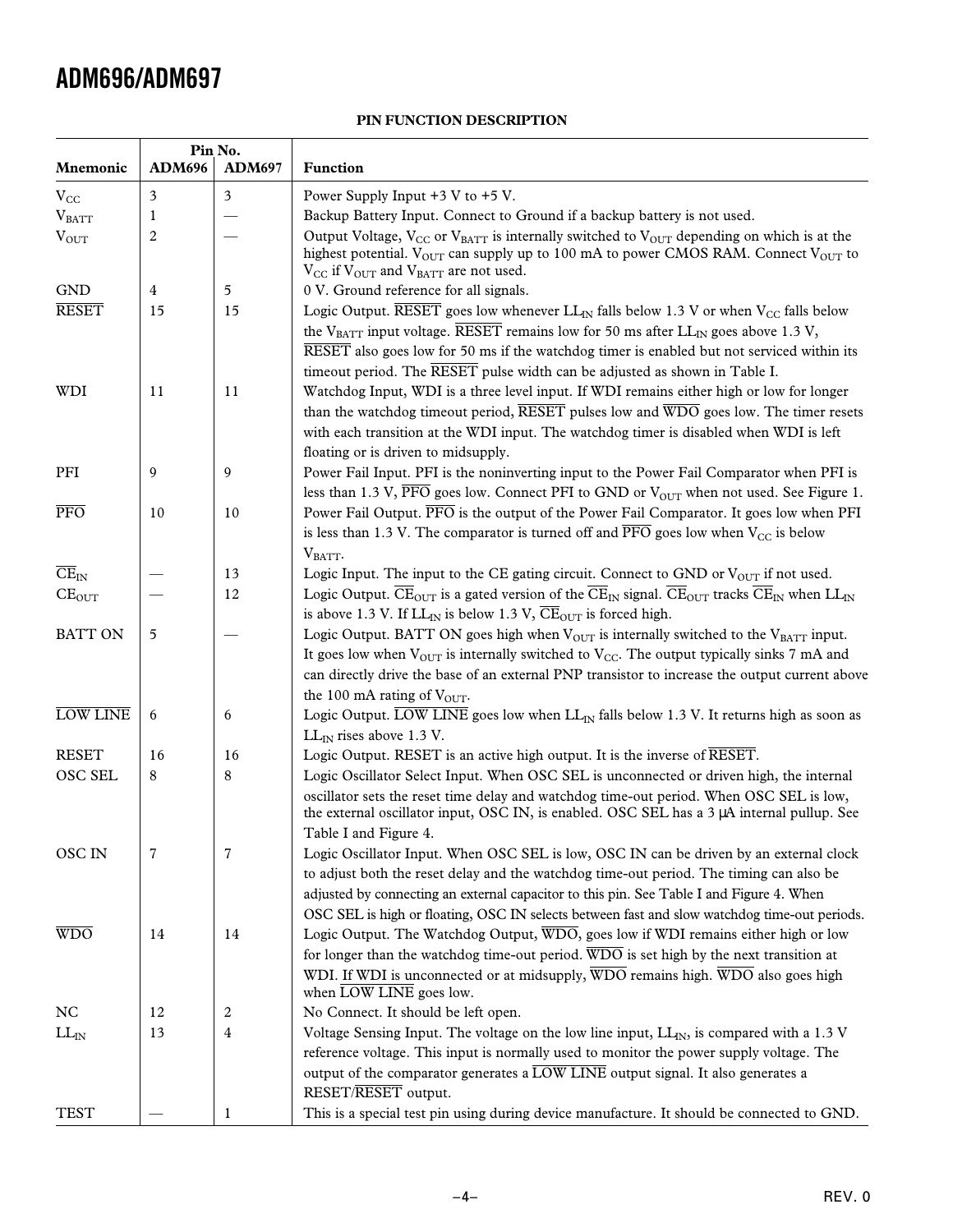#### **CIRCUIT INFORMATION**

#### **Battery-Switchover Section (ADM696)**

The battery switchover circuit compares  $V_{CC}$  to the  $V_{BATT}$ input, and connects  $V_{OUT}$  to whichever is higher. Switchover occurs when  $V_{CC}$  is 50 mV higher than  $V_{BATT}$  as  $V_{CC}$  falls, and when  $V_{CC}$  is 70 mV greater than  $V_{BATT}$  as  $V_{CC}$  rises. This 20 mV of hysteresis prevents repeated rapid switching if  $V_{CC}$ falls very slowly or remains nearly equal to the battery voltage.

During normal operation with  $V_{CC}$  higher than  $V_{BATT}$ ,  $V_{CC}$  is internally switched to  $V_{\text{OUT}}$  via an internal PMOS transistor switch. This switch has a typical on resistance of 1.5  $Ω$  and can supply up to 100 mA at the  $V_{\text{OUT}}$  terminal.  $V_{\text{OUT}}$  is normally used to drive a RAM memory bank which may require instantaneous currents of greater than 100 mA. If this is the case, then a bypass capacitor should be connected to  $V_{\text{OUT}}$ . The capacitor will provide the peak current transients to the RAM. A capacitance value of 0.1 µF or greater may be used.

If the continuous output current requirement at  $V_{OUT}$  exceeds 100 mA or if a lower  $V_{CC}-V_{OUT}$  voltage differential is desired, an external PNP pass transistor may be connected in parallel with the internal transistor. The BATT ON output can directly drive the base of the external transistor.

A 20  $\Omega$  MOSFET switch connects the V<sub>BATT</sub> input to V<sub>OUT</sub> during battery backup. This MOSFET has very low input-tooutput differential (dropout voltage) at the low current levels required for battery backup of CMOS RAM or other low power CMOS circuitry. The supply current in battery backup is typically 0.6 µA.

The ADM696 operates with battery voltages from 2.0 V to  $V_{\text{CC}}$ –0.3 V). High value capacitors, either standard electrolytic or the farad-size double layer capacitors, can also be used for shortterm memory backup. A small charging current of typically 10 nA (0.1  $\mu$ A max) flows out of the VBATT terminal. This current is useful for maintaining rechargeable batteries in a fully charged condition. This extends the life of the backup battery by compensating for its self discharge current. Also note that this current poses no problem when lithium batteries are used for backup since the maximum charging current  $(0.1 \mu A)$  is safe for even the smallest lithium cells.

If the battery-switchover section is not used,  $V_{BATT}$  should be connected to GND and  $V_{\text{OUT}}$  should be connected to  $V_{\text{CC}}$ .



Figure 1. Battery Switchover Schematic

#### **Low Line RESET OUTPUT**

RESET is an active low output which provides a RESET signal to the microprocessor whenever the Low Line Input  $(LL_N)$  is below 1.3 V. The  $LL_{IN}$  input is normally used to monitor the power supply voltage. An internal timer holds RESET low for 50 ms after the voltage on  $LL_{IN}$  rises above 1.3 V. This is intended as a power-on RESET signal for the processor. It allows time for the power supply and microprocessor to stabilize. On power-down, the  $\overline{\text{RESET}}$  output remains low with  $V_{CC}$  as low as 1 V. This ensures that the microprocessor is held in a stable shutdown condition.

The  $LL_{\text{IN}}$  comparator has approximately 12 mV of hysteresis for enhanced noise immunity.

In addition to RESET, an active high RESET output is also available. This is the complement of RESET and is useful for processors requiring an active high RESET.



Figure 2. Power-Fail Reset Timing

#### **Watchdog Timer RESET**

The watchdog timer circuit monitors the activity of the microprocessor in order to check that it is not stalled in an indefinite loop. An output line on the processor is used to toggle the Watchdog Input (WDI) line. If this line is not toggled within the selected timeout period, a  $\overline{\text{RESET}}$  pulse is generated. The ADM696/ADM697 may be configured for either a fixed "short" 100 ms or a "long" 1.6 second timeout period or for an adjustable timeout period. If the "short" period is selected some systems may be unable to service the watchdog timer immediately after a reset, so a "long" timeout is automatically initiated directly after a reset is issued. The watchdog timer is restarted at the end of Reset, whether the Reset was caused by lack of activity on WDI or by  $LL_{IN}$  falling below the reset threshold.

The normal (short) timeout period becomes effective following the first transition of WDI after RESET has gone inactive. The watchdog timeout period restarts with each transition on the WDI pin. To ensure that the watchdog timer does not time out, either a high-to-low or low-to high transition on the WDI pin must occur at or less than the minimum timeout period. If WDI remains permanently either high or low, reset pulses will be issued after each timeout period (1.6 s). The watchdog monitor can be deactivated by floating the Watchdog Input (WDI) or by connecting it to midsupply.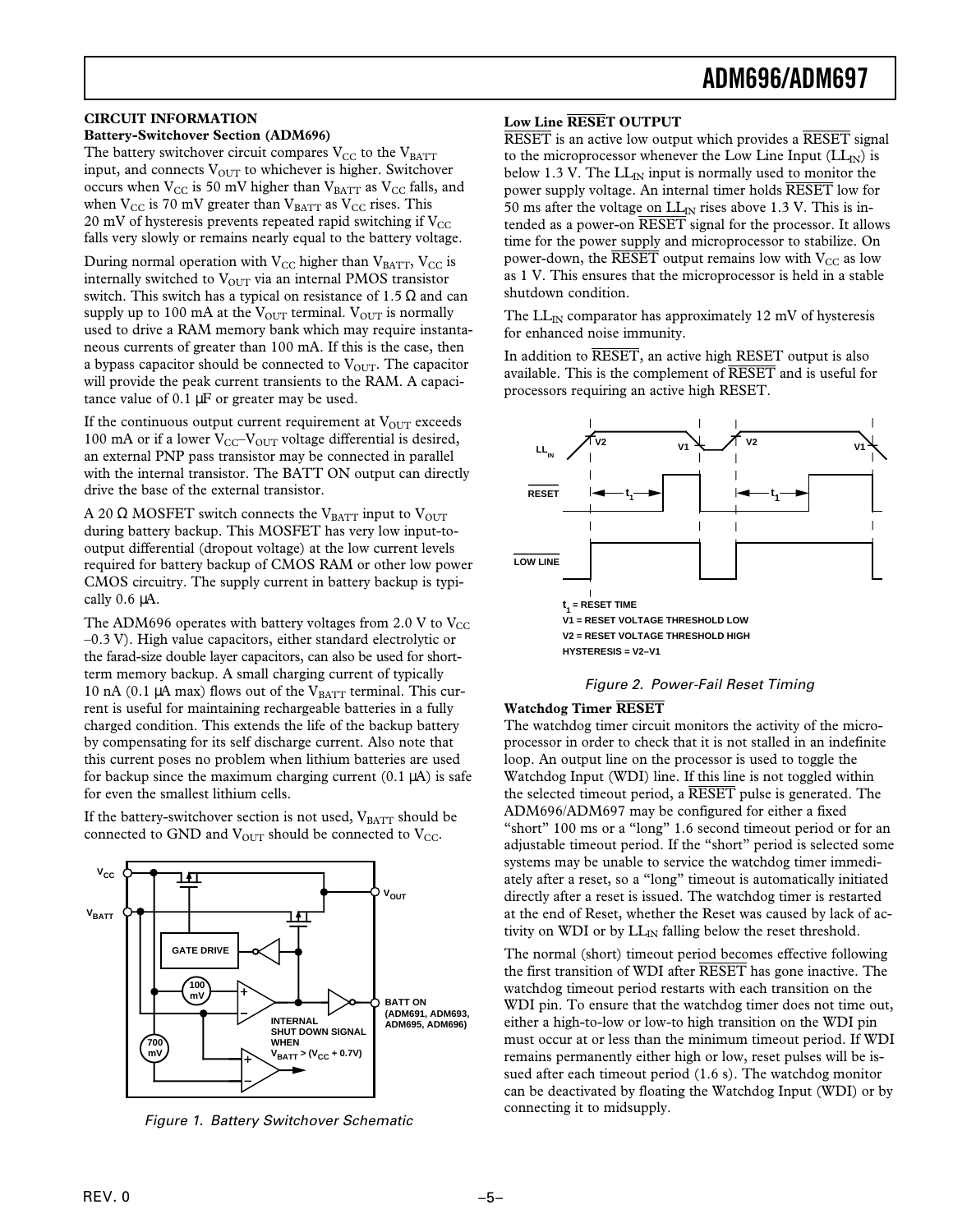|                  |                           | <b>Watchdog Timeout Period</b> | <b>Reset Active Period</b>     |                         |
|------------------|---------------------------|--------------------------------|--------------------------------|-------------------------|
| <b>OSC SEL</b>   | <b>OSCIN</b>              | <b>Normal</b>                  | <b>Immediately After Reset</b> |                         |
| Low              | External Clock Input      | 1024 CLKS                      | 4096 CLKS                      | 512 CLKS                |
| Low              | <b>External Capacitor</b> | 400 ms $\times$ C/47 pF        | 1.6 s $\times$ C/47 pF         | 200 ms $\times$ C/47 pF |
| Floating or High | Low                       | $100 \text{ ms}$               | 1.6s                           | $50 \text{ ms}$         |
| Floating or High | Floating or High          | 1.6s                           | 1.6s                           | $50 \text{ ms}$         |

**Table I. ADM696, ADM697 Reset Pulse Width and Watchdog Timeout Selections**

NOTE

With the OSC SEL pin low, OSC IN can be driven by an external clock signal, or an external capacitor can be connected between OSC IN and GND. The nominal internal oscillator frequency is 10.24 kHz. The nominal oscillator frequency with external capacitor is:  $F_{\text{osc}}(Hz) = 184,000/C$  (pF).



Figure 3. Watchdog Timeout Period and Reset Active Time

The watchdog timeout period defaults to 1.6 s and the reset pulse width defaults to 50 ms but these times to be adjusted as shown in Table I. Figure 4 shows the various oscillator configurations which can be used to adjust the reset pulse width and watchdog timeout period.

The internal oscillator is enabled when OSC SEL is high or floating. In this mode, OSC IN selects between the 1.6 second and 100 ms watchdog timeout periods. In either case, immediately after a reset the timeout period is 1.6 s. This gives the microprocessor time to reinitialize the system. If OSC IN is low, then the 100 ms watchdog period becomes effective after the first transition of WDI. The software should be written such that the I/O port driving WDI is left in its power-up reset state until the initialization routines are completed and the microprocessor is able to toggle WDI at the minimum watchdog timeout period of 70 ms.



Figure 4a. External Clock Source



Figure 4b. External Capacitor



Figure 4c. Internal Oscillator (1.6 s Watchdog)



### Figure 4d. Internal Oscillator (100 ms Watchdog)

#### **Watchdog Output (WDO)**

The Watchdog Output  $\overline{WDO}$  provides a status output which goes low if the watchdog timer "times out" and remains low until set high by the next transition on the watchdog input.  $\overline{WDO}$  is also set high when  $LL_{IN}$  goes below the reset threshold.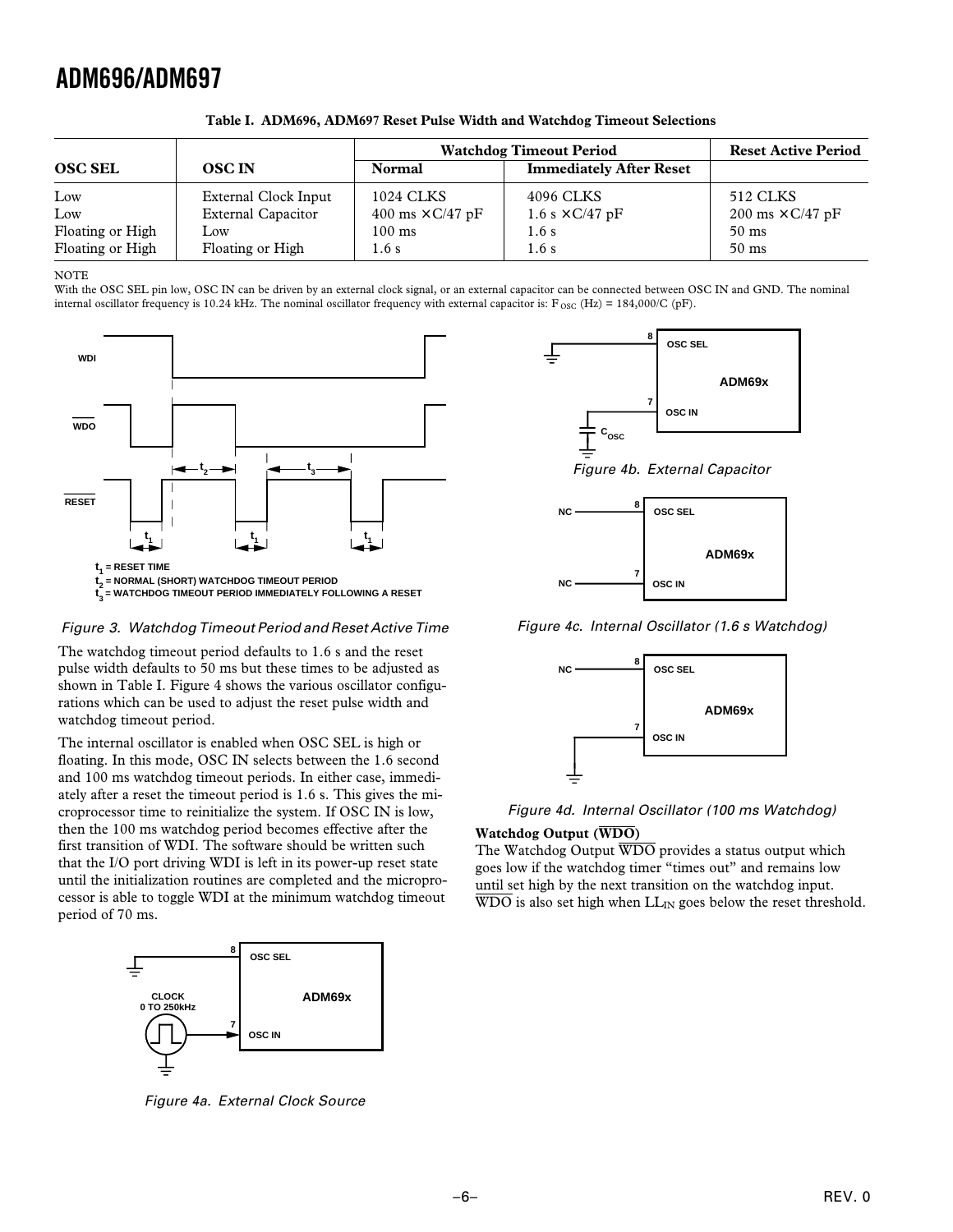#### **CE Gating and RAM Write Protection (ADM697)**

The ADM697 contains memory protection circuitry which ensures the integrity of data in memory by preventing write operations when  $LL_{IN}$  is below the threshold voltage. When LL<sub>IN</sub> is greater than 1.3 V,  $\overline{\text{CE}}_{\text{OUT}}$  is a buffered replica of  $\overline{\text{CE}}_{\text{IN}}$ , with a 5 ns propagation delay. When  $LL_{IN}$  falls below the 1.3 V threshold, an internal gate forces  $\overline{\text{CE}}_{\text{OUT}}$  high, independent of  $\overline{\text{CE}}_{\text{IN}}$ .

 $\overline{\text{CE}}_{\text{OUT}}$  typically drives the CE, CS, or Write input of battery backed up CMOS RAM. This ensures the integrity of the data in memory by preventing write operations when  $V_{CC}$  is at an invalid level.

If the 5 ns typical propagation delay of  $\overline{\text{CE}}_{\text{OUT}}$  is excessive, connect  $\overline{\text{CE}}_{\text{IN}}$  to GND and use the resulting  $\overline{\text{CE}}_{\text{OUT}}$  to control a high speed external logic gate.







#### Figure 6. Chip Enable Timing

#### **Power Fail Warning Comparator**

An additional comparator is provided for early warning of failure in the microprocessor's power supply. The Power Fail Input (PFI) is compared to an internal +1.3 V reference. The Power

Fail Output  $(\overline{PFO})$  goes low when the voltage at PFI is less than 1.3 V. Typically PFI is driven by an external voltage divider which senses either the unregulated dc input to the system's 5 V regulator or the regulated 5 V output. The voltage divider ratio can be chosen such that the voltage at PFI falls below 1.3 V several milliseconds before the +5 V power supply falls below the reset threshold.  $\overline{PFO}$  is normally used to interrupt the microprocessor so that data can be stored in RAM and the shutdown procedure executed before power is lost.



Figure 7. Power Fail Comparator

| <b>Signal</b>                      | <b>Status</b>                                                                                                                                                                                                                                                                |
|------------------------------------|------------------------------------------------------------------------------------------------------------------------------------------------------------------------------------------------------------------------------------------------------------------------------|
| $V_{\rm OIII}$                     | (ADM696) $V_{OUT}$ is connected to $V_{BATT}$ via an<br>internal PMOS switch.                                                                                                                                                                                                |
| <b>RESET</b>                       | Logic low.                                                                                                                                                                                                                                                                   |
| <b>RESET</b>                       | Logic high. The open circuit output voltage is<br>equal to $V_{\text{OUT}}$ .                                                                                                                                                                                                |
| <b>LOW LINE</b>                    | Logic low.                                                                                                                                                                                                                                                                   |
| <b>BATT ON</b>                     | (ADM696) Logic high. The open circuit voltage<br>is equal to $V_{\text{OUT}}$ .                                                                                                                                                                                              |
| WDI                                | WDI is ignored. It is internally disconnected<br>from the internal pullup resistor and does not<br>source or sink current as long as its input voltage<br>is between GND and $V_{\text{OUT}}$ . The input voltage<br>does not affect supply current.                         |
| <b>WDO</b>                         | Logic high. The open circuit voltage is equal to<br>$V_{\text{OUT}}$ .                                                                                                                                                                                                       |
| <b>PFI</b>                         | The Power Fail Comparator is turned off and<br>has no effect on the Power Fail Output.                                                                                                                                                                                       |
| $\overline{\text{PFO}}$            | Logic low.                                                                                                                                                                                                                                                                   |
| $\overline{\text{CE}}_{\text{IN}}$ | $\overline{\text{CE}}_{\text{IN}}$ is ignored. It is internally disconnected<br>from its internal pullup and does not source or<br>sink current as long as its input voltage is be-<br>tween GND and $V_{\text{OUT}}$ . The input voltage does<br>not affect supply current. |
| $CE_{OUT}$                         | Logic high. The open circuit voltage is equal to<br>$V_{\text{OUT}}$ .                                                                                                                                                                                                       |
| <b>OSCIN</b>                       | OSC IN is ignored.                                                                                                                                                                                                                                                           |
| <b>OSC SEL</b>                     | OSC SEL is ignored.                                                                                                                                                                                                                                                          |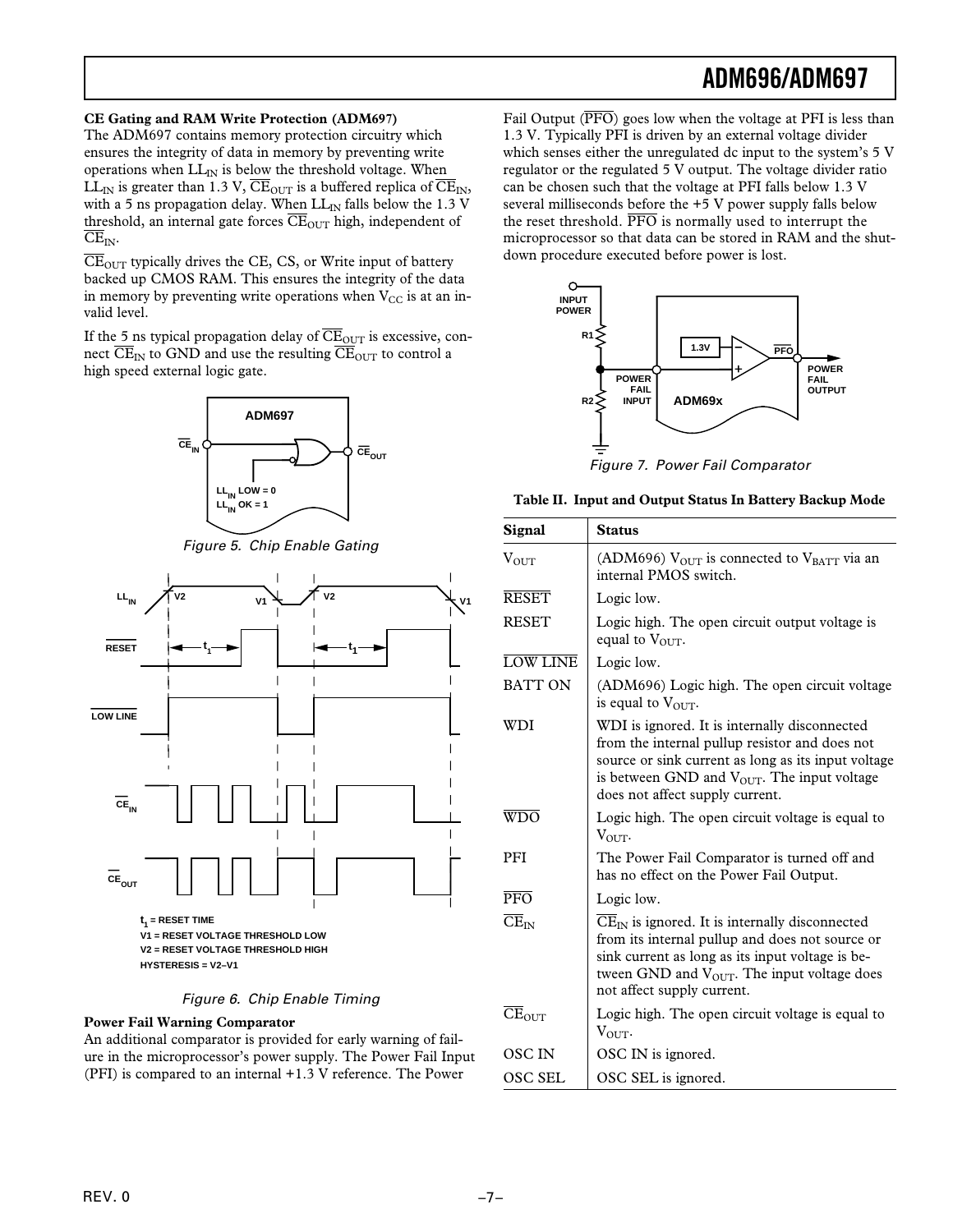## **ADM696/ADM697–Typical Performance Curves**



Figure 8.  $V_{OUT}$  vs.  $I_{OUT}$  Normal Operation



Figure 9.  $V_{OUT}$  vs. Battery Backup



Figure 10. PFI Input Threshold vs. Temperature



Figure 11. RESET Active Time vs. Temperature



*Figure 12. RESET Output Voltage vs. Supply Voltage*



*Figure 13. RESET Timeout Delay vs.*  $V_{CC}$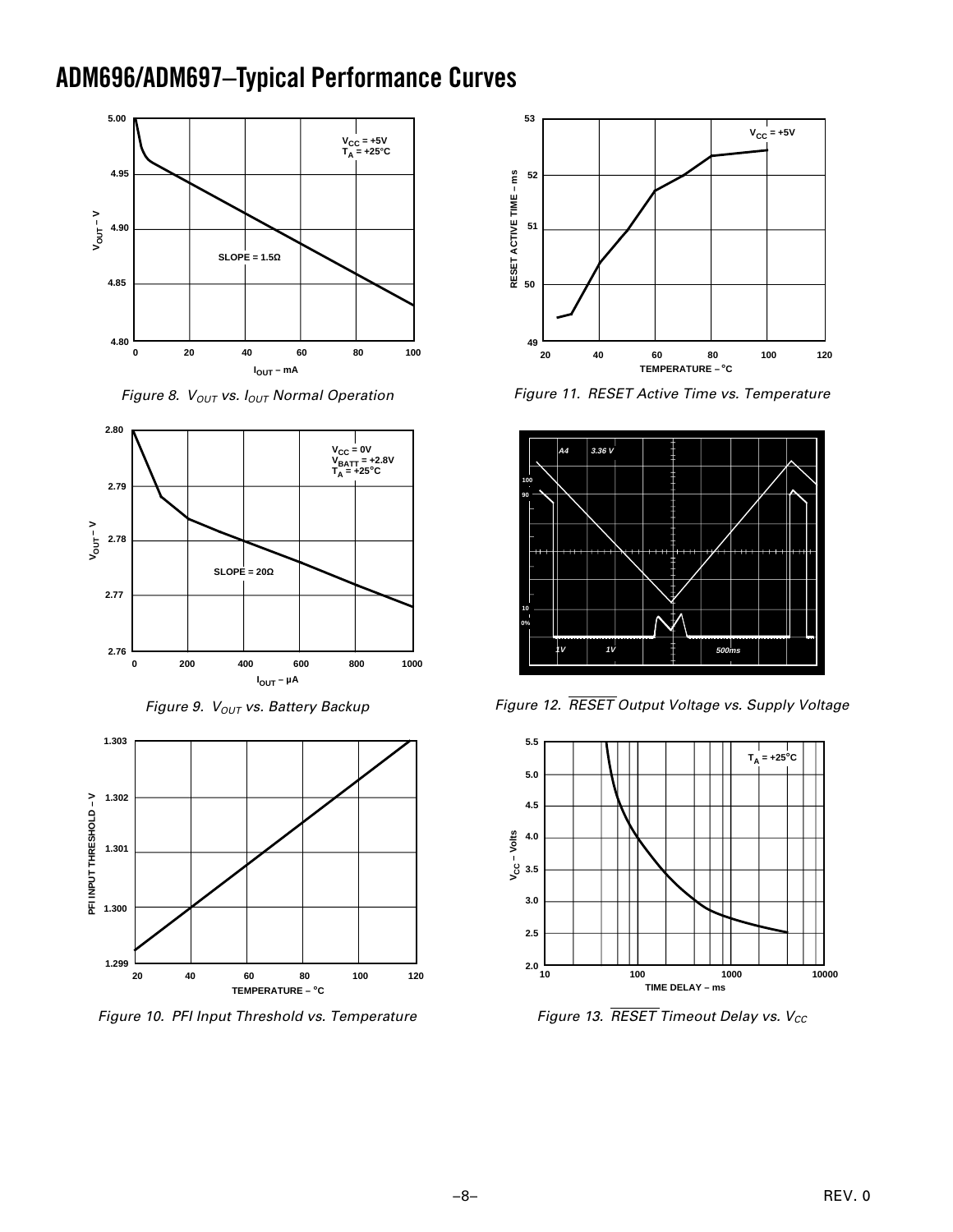#### **APPLICATIONS INFORMATION**

#### **Increasing the Drive Current (ADM696)**

If the continuous output current requirements at  $V_{OUT}$  exceeds 100 mA or if a lower  $V_{CC}$ - $V_{OUT}$  voltage differential is desired, an external PNP pass transistor may be connected in parallel with the internal transistor. The BATT ON output (ADM696) can directly drive the base of the external transistor.



Figure 14. Increasing the Drive Current

**Using a Rechargeable Battery for Backup (ADM696)** If a capacitor or a rechargeable battery is used for backup, then the charging resistor should be connected to  $V_{\text{OUT}}$  since this eliminates the discharge path that would exist during powerdown if the resistor is connected to  $V_{CC}$ .





**Adding Hysteresis to the Power Fail Comparator**

For increased noise immunity, hysteresis may be added to the power fail comparator. Since the comparator circuit is noninverting, hysteresis can be added simply by connecting a resistor between the PFO output and the PFI input as shown in Figure 16. When PFO is low, resistor R3 sinks current from the summing junction at the PFI pin. When PFO is high, the series combination of R3 and R4 source current into the PFI summing junction. This results in differing trip levels for the comparator.

#### **Alternate Watchdog Input Drive Circuits**

The watchdog feature can be enabled and disabled under program control by driving WDI with a 3-state buffer (Figure 17a). When three-stated, the WDI input will float thereby disabling the watchdog timer.

This circuit is not entirely foolproof, and it is possible that a software fault could erroneously 3-state the buffer. This would then prevent the ADM69x from detecting that the microprocessor is no longer operating correctly. In most cases a better



#### Figure 16. Adding Hysteresis to the Power Fail Comparator

method is to extend the watchdog period rather than disabling the watchdog. This may be done under program control using the circuit shown in Figure 17b. When the control input is high, the OSC SEL pin is low and the watchdog timeout is set by the external capacitor. A 0.01 µF capacitor sets a watchdog timeout delay of 100 s. When the control input is low, the OSC SEL pin is driven high, selecting the internal oscillator. The 100 ms or the 1.6 s period is chosen, depending on which diode in Figure 17b is used. With D1 inserted, the internal timeout is set at 100 ms while with D2 inserted the timeout is set at 1.6 s.



Figure 17a. Programming the Watchdog Input



Figure 17b. Programming the Watchdog Input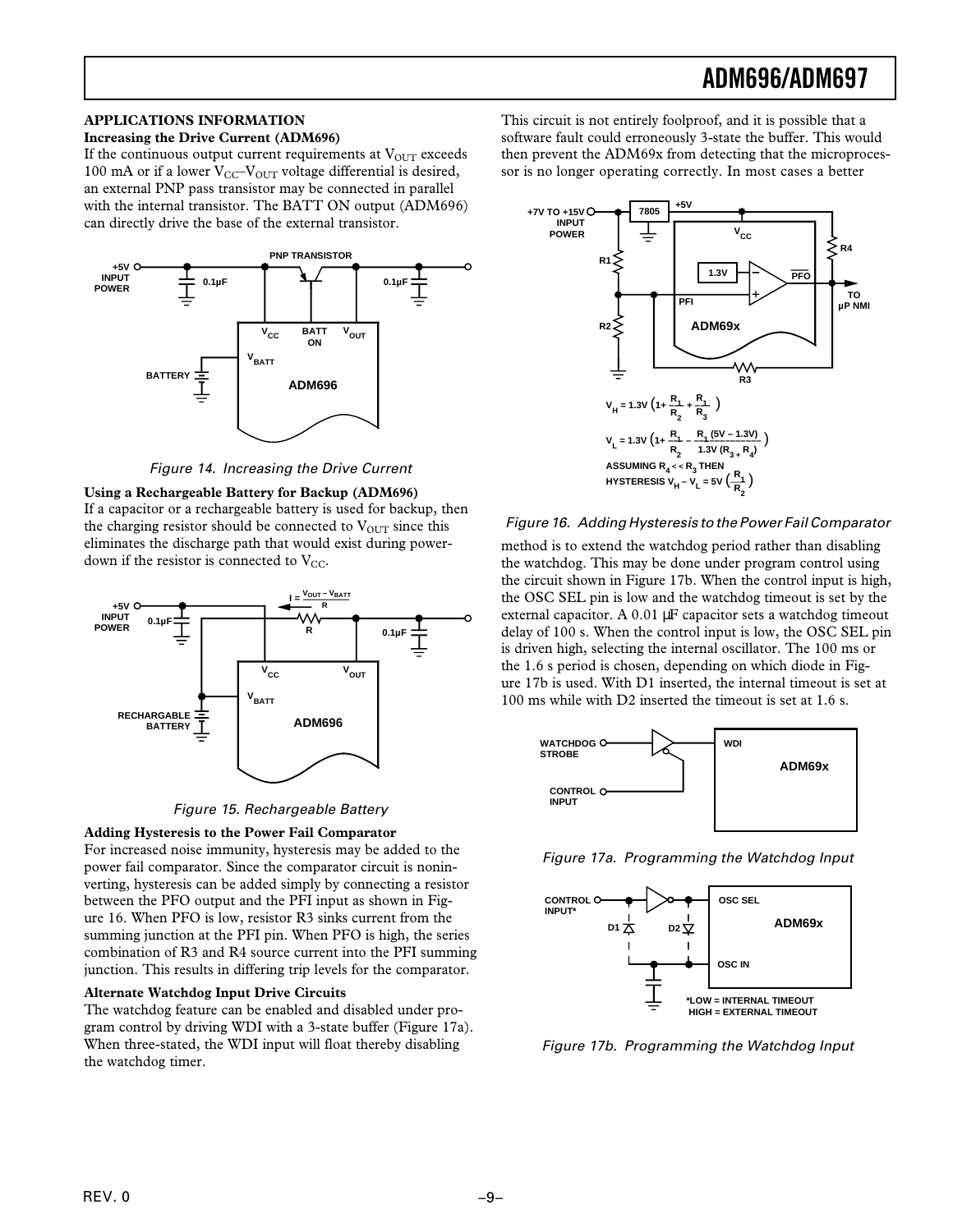#### **Replacing the Back-Up Battery**

When changing the back-up battery with system power on, spurious resets can occur when the battery is removed. This occurs because the leakage current flowing out of the  $V_{BATT}$  pin will charge up the stray capacitance. If the voltage on  $V_{BATT}$  reaches within 50 mV of  $V_{CC}$ , a reset pulse is generated.

If spurious resets during battery replacement are acceptable, then no action is required. If not, then one of the following solutions should be considered:

1. A capacitor from  $V_{BATT}$  to GND. This gives time while the capacitor is charging up to change the battery. The leakage current will charge up the external capacitor towards the  $V_{\text{CC}}$  level. The time taken is related to the charging current, the size of external capacitor and the voltage differential between the capacitor and the charging voltage supply.

$$
t = C_{EXT} \times V_{DIFF}/I
$$

The maximum leakage (charging) current is 1 µA over temperature and  $\rm V_{\rm DIFF}$  =  $\rm V_{\rm CC}$  V $\rm _{BATT}$  . Therefore, the capacitor size should be chosen such that sufficient time is available to make the battery replacement.

$$
C_{EXT} = T_{REQD} (1 \mu A / (V_{CC} - V_{BAT}))
$$

If a replacement time of 5 s is allowed and assuming a  $V_{\text{CC}}$ of 4.5 V and a  $V_{\text{BATT}}$  of 3 V,

$$
C_{EXT}=3.33 \ \mu F
$$

2. A resistor from  $V_{BATT}$  to GND. This will prevent the voltage on  $V_{BAT}$  from rising to within 50 mV of  $V_{CC}$  during battery replacement.

$$
R = (V_{CC} - 50 \ mV)/1 \ \mu A
$$

Note that the resistor will discharge the battery slightly. With a V<sub>CC</sub> supply of 4.5 V, a suitable resistor is 4.3 MQ. With a 3 V battery, this will draw around 700 nA. This will be negligible in most cases.

### **TYPICAL APPLICATIONS**

#### **ADM696**

Figure 18 shows the ADM696 in a typical power monitoring, battery backup application.  $V_{\text{OUT}}$  powers the CMOS RAM. Under normal operating conditions with  $V_{CC}$  present,  $V_{OUT}$  is internally connected to  $V_{CC}$ . If a power failure occurs,  $V_{CC}$  will decay and  $V_{\text{OUT}}$  will be switched to  $V_{\text{BAT}}$ , thereby maintaining power for the CMOS RAM.

#### **Power Fail RESET**

The  $V_{CC}$  power supply is also monitored by the Low Line Input, LL<sub>IN</sub>. A RESET pulse is generated when  $LL_{IN}$  falls below 1.3 V. RESET will remain low for 50 ms after  $LL_{IN}$  returns above 1.3 V. This allows for a power-on reset and prevents repeated toggling of  $\overline{\text{RESET}}$  if the V<sub>CC</sub> power supply is unstable. Resistors R3 and R4 should be chosen to give the desired  $V_{CC}$ reset threshold.

#### **Watchdog Timer**

The Watchdog Timer Input (WDI) monitors an I/O line from the  $\mu$ P system. This line must be toggled once every 1.6 s to verify correct software execution. Failure to toggle the line indicates that the µP system is not correctly executing its program and may be tied up in an endless loop. If this happens, a reset pulse is generated to initialize the processor.

If the watchdog timer is not needed the WDI input should be left floating.

#### **Power Fail Detector**

The Power Fail Input, PFI, monitors the input power supply via a resistive divider network R1 and R2. This input is intended as an early warning power fail input. The voltage on the PFI input is compared with a precision 1.3 V internal reference. If the input voltage drops below 1.3 V, a power fail output (PFO) signal is generated. This warns of an impending power failure and may be used to interrupt the processor so that the system may be shut down in an orderly fashion. The resistors in the sensing network are ratioed to give the desired power fail threshold voltage  $V_T$ . The threshold should be set at a higher voltage than the RESET threshold so that there is sufficient time available to complete the shutdown procedure before the processor is RESET and power is lost.



Figure 18a. ADM696 Typical Application Circuit A

Figure 18b shows a similar application for the ADM696 but in this case the PFI input monitors the unregulated input to the 7805 voltage regulator. This gives an earlier warning of an impending power failure. It is useful with processors operating at low speeds or where there are a significant number of housekeeping tasks to be completed before the power is lost.



Figure 18b. ADM696 Typical Application Circuit B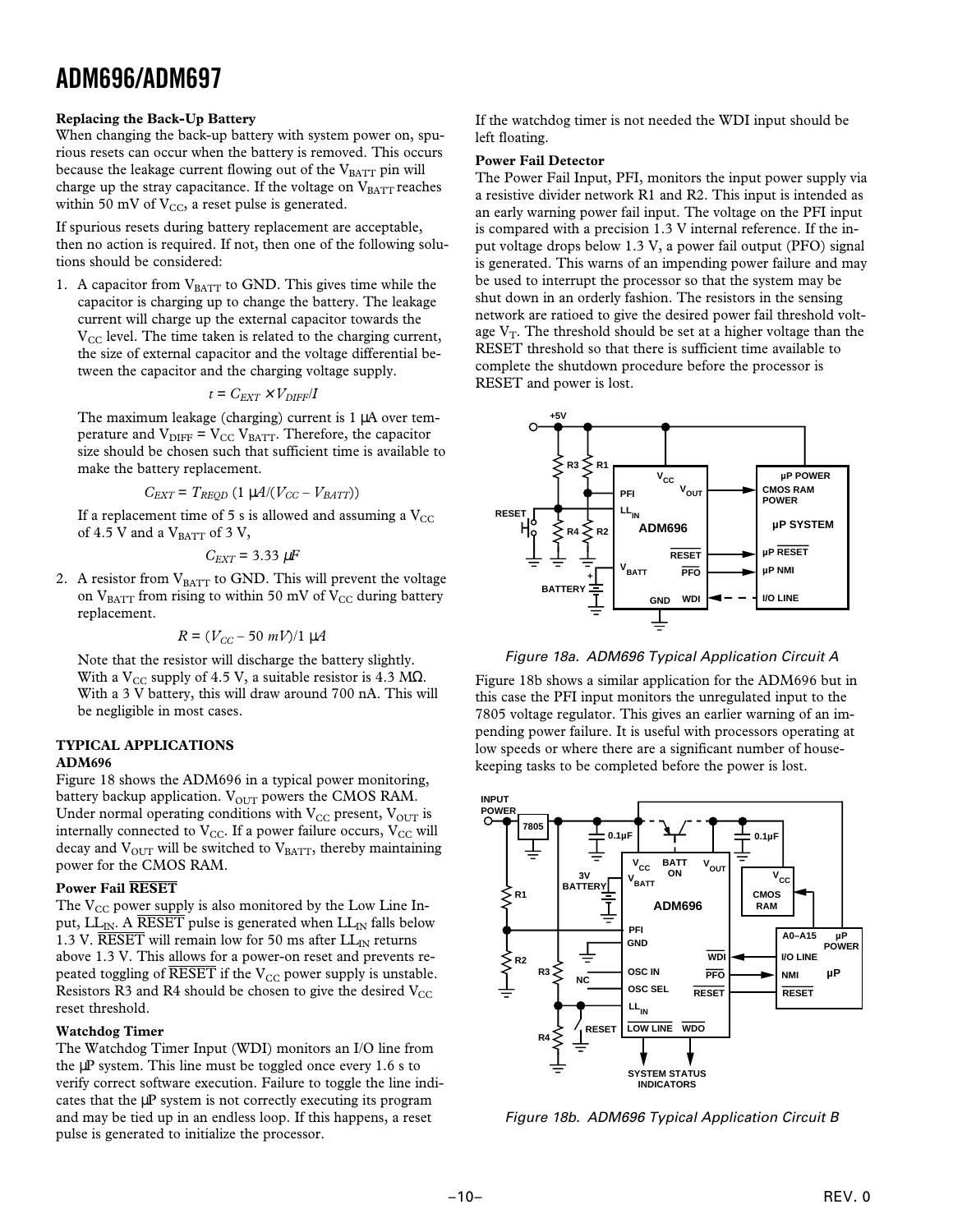This application also shows an optional, external transistor which may be used to provide in excess of 100 mA current on  $V<sub>OUT</sub>$ . When  $V<sub>CC</sub>$  is higher than  $V<sub>BATT</sub>$ , the BATT ON output goes low, providing 25 mA of base drive for the external PNP transistor. The maximum current available is dependent on the power rating of the external transistor.

#### **RAM Write Protection**

The ADM697  $\overline{\text{CE}}_{\text{OUT}}$  line drives the Chip Select inputs of the CMOS RAM.  $\overline{\text{CE}}_{\text{OUT}}$  follows  $\overline{\text{CE}}_{\text{IN}}$  as long as  $LL_{\text{IN}}$  is above the reset threshold. If  $LL_{IN}$  falls below the reset threshold,  $\overline{\text{CE}}_{OUT}$ goes high, independent of the logic level at  $\overline{\text{CE}}_{\text{IN}}$ . This prevents the microprocessor from writing erroneous data into RAM during power-up, power-down, brownouts and momentary power interruptions.

#### **OUTLINE DIMENSIONS**

Dimensions shown in inches and (mm).

#### **16-Pin Plastic DIP (N-16)**







**16-Lead SOIC (R-16)**